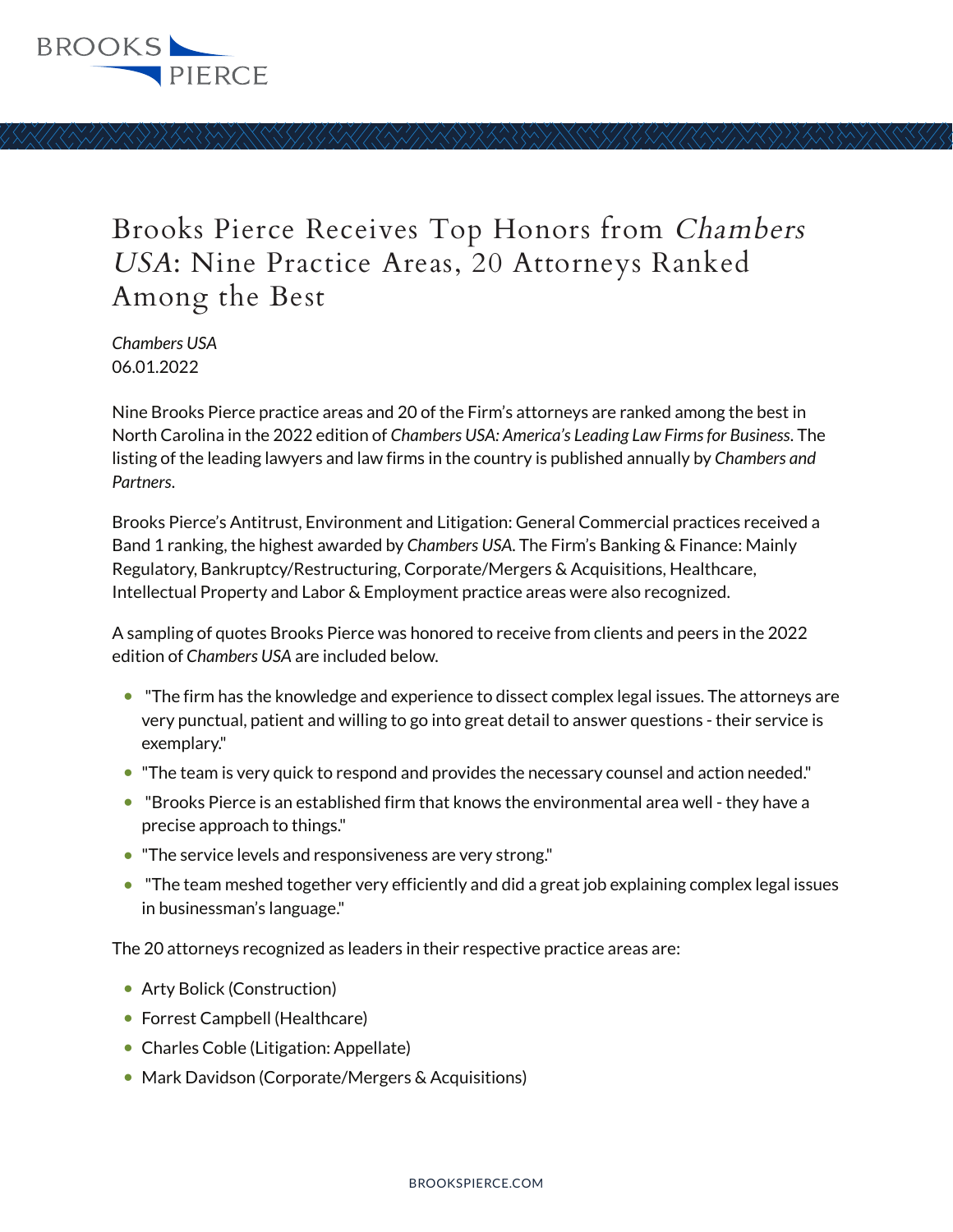

Brooks Pierce Receives Top Honors from Chambers USA: Nine Practice Areas, 20 Attorneys Ranked Among the Best

- Kearns Davis (Litigation: White-Collar Crime & Government Investigations)
- Tricia Goodson (Labor & Employment)
- George House (Environment)
- Bob King (Environment)
- Iain MacSween (Banking & Finance: Mainly Regulatory)
- Jeff Oleynik (Antitrust, Bankruptcy/Restructuring)
- Gary Parsons (Litigation: General Commercial)
- Jim Phillips (Litigation: General Commercial)
- Reid Phillips (Litigation: General Commercial)
- Coe Ramsey (Intellectual Property)
- David Sar (Intellectual Property)
- Bob Singer (Banking & Finance, Banking & Finance: Mainly Regulatory)
- John Small (Bankruptcy/Restructuring)
- Randy Tinsley (Environment)
- Jennifer Van Zant (Antitrust)
- $\bullet$  Howard Williams (Tax)

*Chambers USA* is the leading guide to the legal profession and determines its annual rankings through confidential in-depth interviews with clients and attorneys and an assessment of recent work. Attorneys are ranked in their respective practice areas on the basis of legal knowledge and experience, ability, effectiveness and client service. Law firm departments are ranked using these qualities, as well as effectiveness and capability of the department as a whole. More information on the ranking process can be found at https://chambers.com/legal-guide/usa-5.

## **PEOPLE**

H. Arthur Bolick II Forrest Campbell Jr. Charles E. Coble Mark Davidson Kearns Davis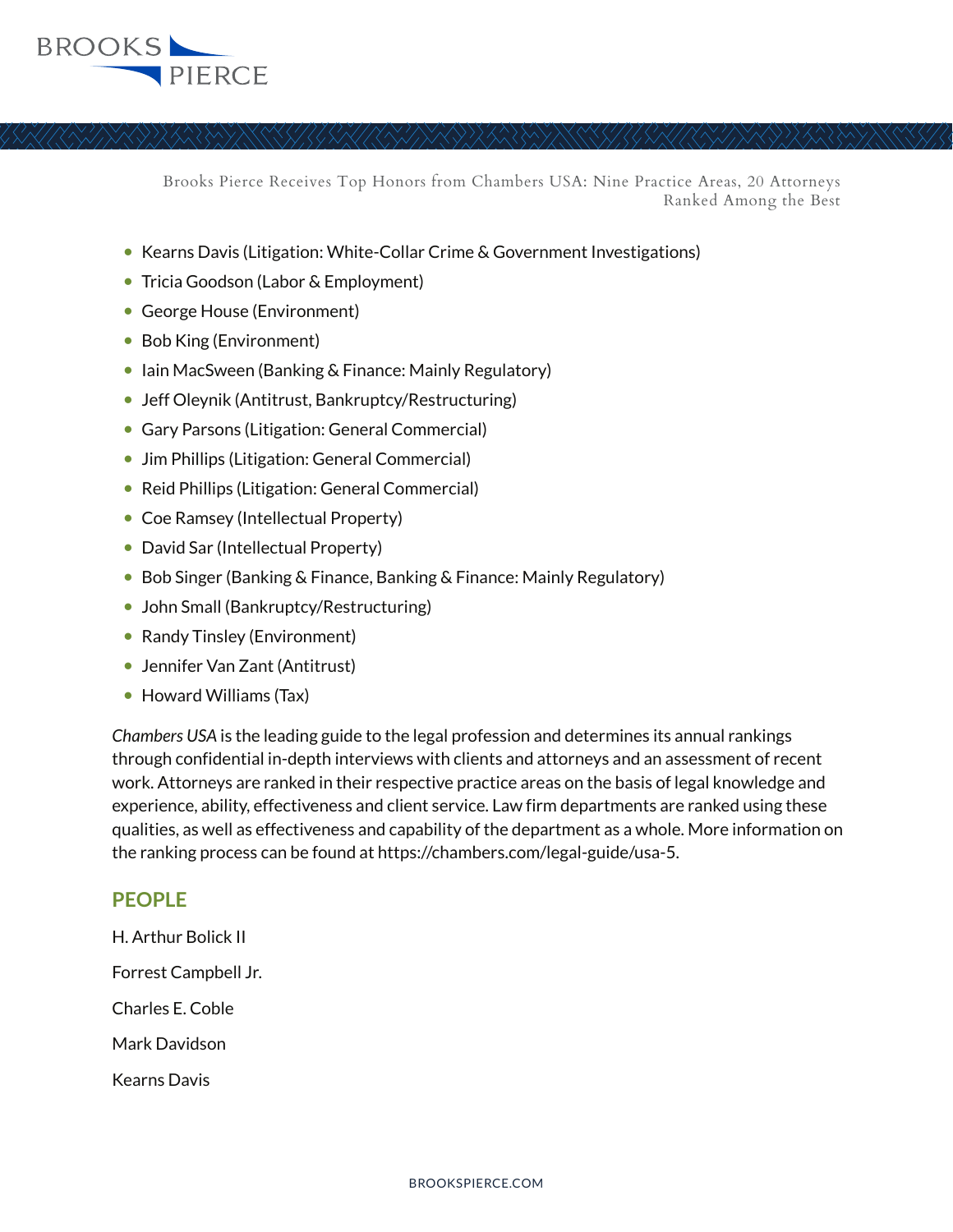

Brooks Pierce Receives Top Honors from Chambers USA: Nine Practice Areas, 20 Attorneys Ranked Among the Best

- Patricia Goodson
- George W. House
- Robert King III
- Iain MacSween
- Jeffrey E. Oleynik
- Gary S. Parsons
- Reid L. Phillips
- Jim W. Phillips Jr.
- Coe W. Ramsey
- David W. Sar
- Robert A. Singer
- John H. Small
- V. Randall Tinsley
- Jennifer K. Van Zant
- Howard L. Williams

## **SERVICES**

- Antitrust
- Bankruptcy, Restructuring & Creditor's Rights
- Corporate & Business
- Environmental
- Financial Services and Banking
- Health Care
- Intellectual Property
- Labor & Employment